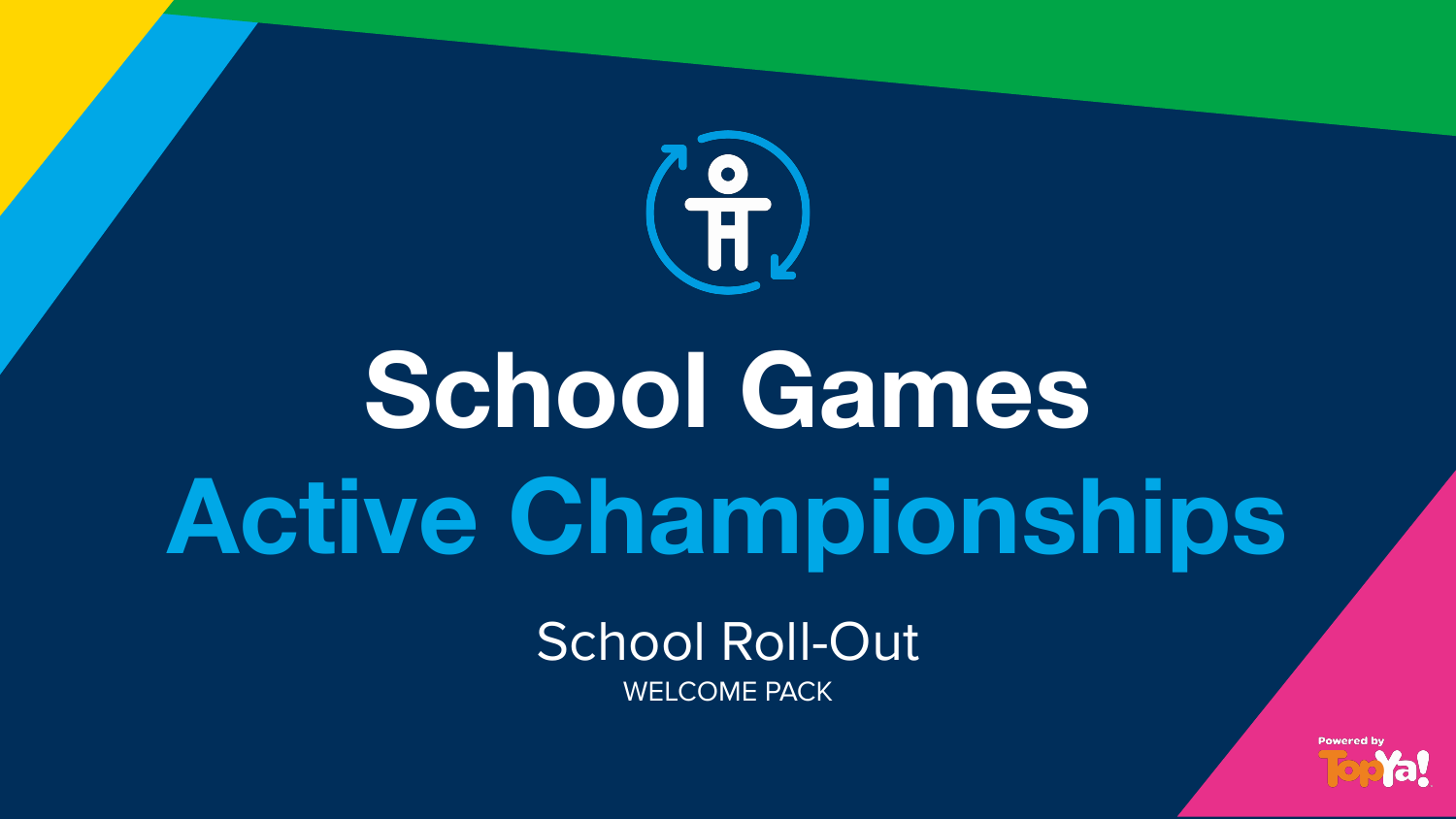

## Dear School,

Firstly, thank you for your support of the School Games Active Championships so far, it's been great to see thousands of students already signing up and keeping active via the TopYa! Active App.

As we move into Phase Two, the momentum is growing and we're really looking forward to enabling your students to engage with your own in-app school leaderboard, whilst at the same time contributing points to your school total and helping you climb the Regional and National Leaderboards.

Over the past few weeks we've been busy working behind the scenes to build out your own unique school leaderboard and SGO Regional TV Widget and I'm pleased to say these steps are now all completed and we're ready for you to roll-out across your school.

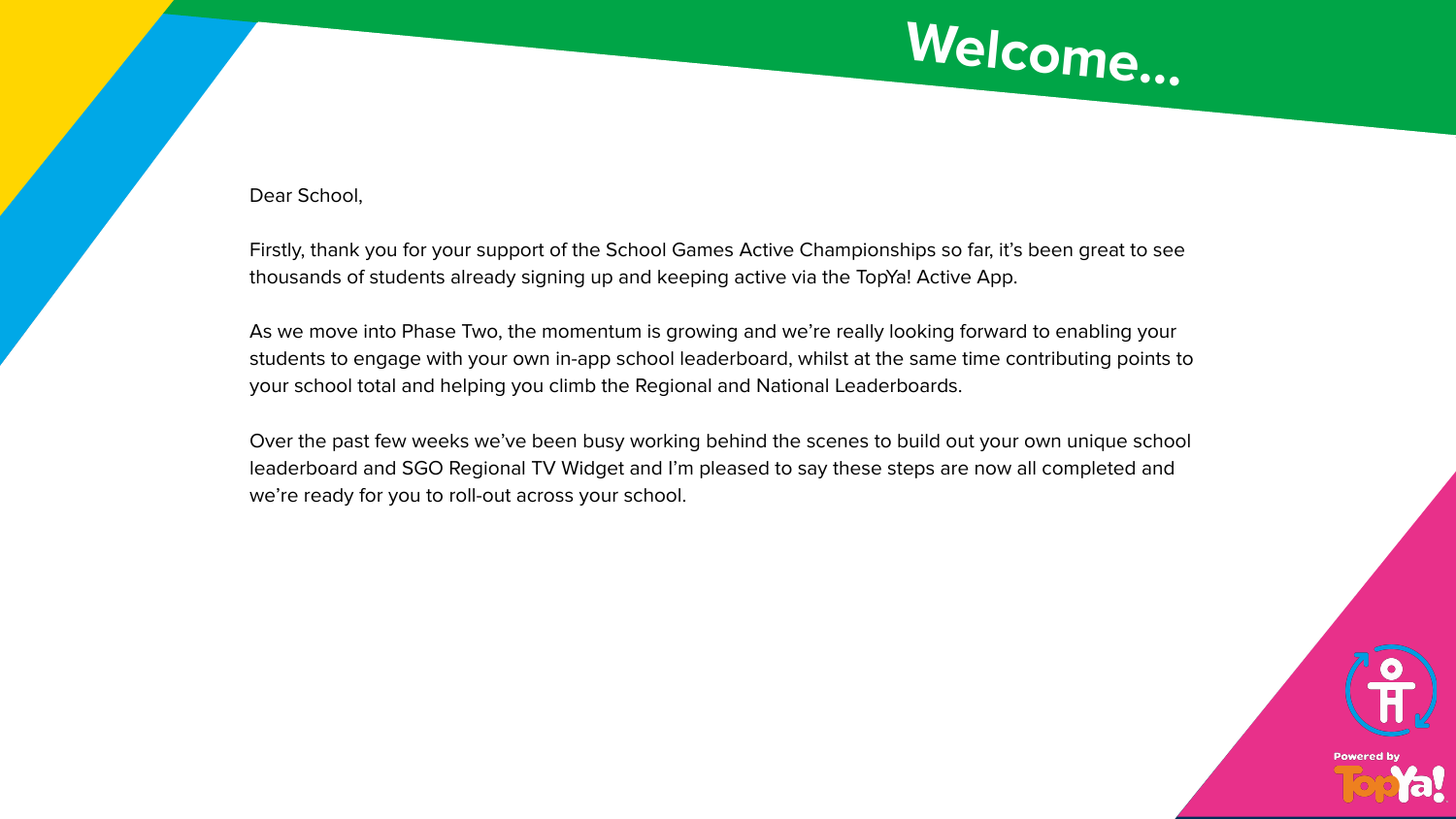

Alongside this Welcome Pack your Regional School Games Organiser should have provided you with a document which includes your unique school invite code. When downloading the TopYa! Active App your students and teachers should enter this code to ensure that they can earn points in your own School Leaderboard and compile points to be included in regional and national leaderboards.



**How do my Students sign up?**

**If you see Code 23880 anywhere, this is the National Invite Code for students that aren't part of a school that has signed up to run their own in-school leaderboard and compete against other schools across the country.** 

**Powered b**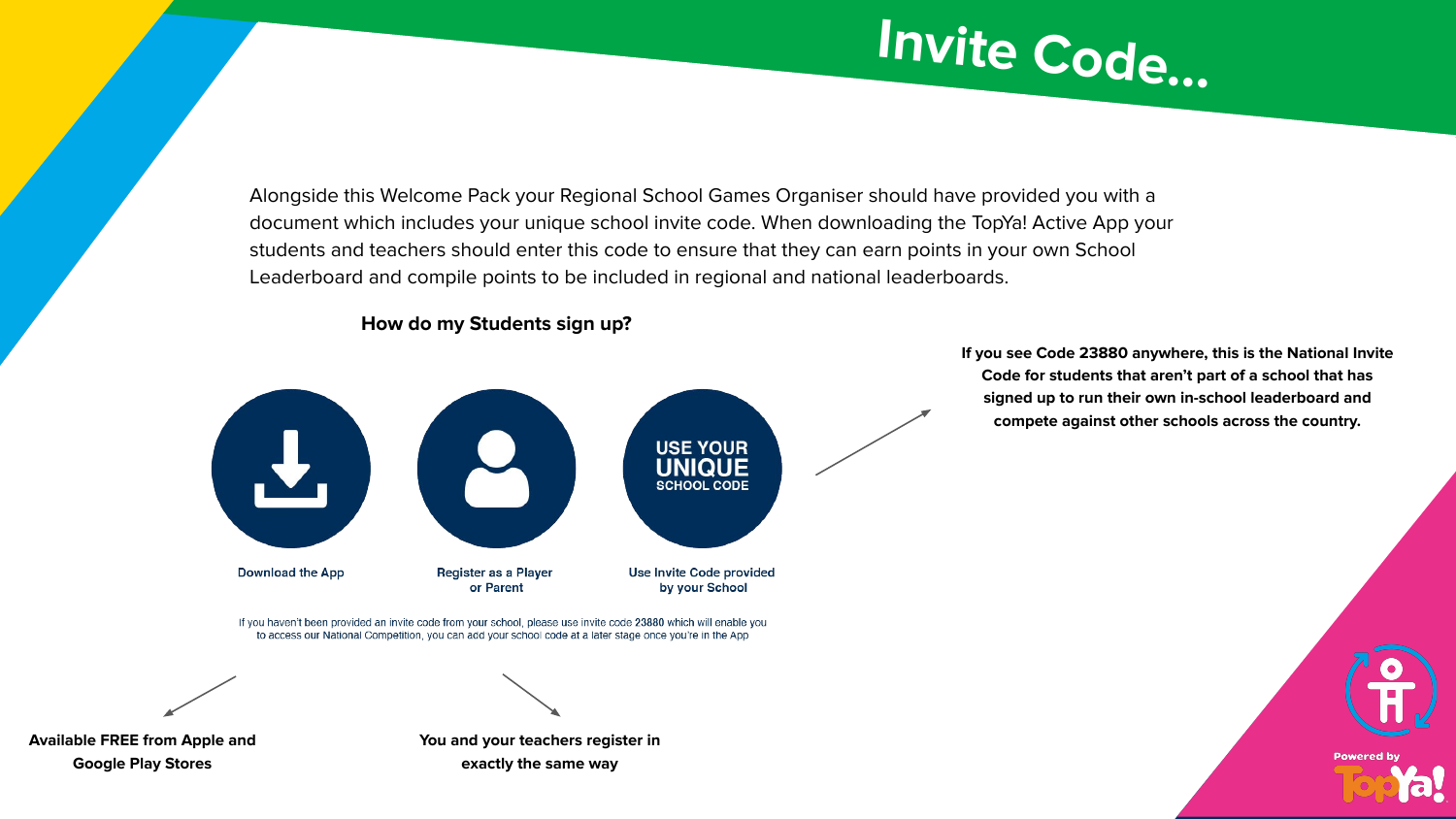We have produced 3 video tutorials to help you, your fellow teachers, students and parents get set up with the School Games Active Championships. Click the below links to view these videos and feel free to share the links to all that need them.

| <b>Student Tutorial Video</b> |  |
|-------------------------------|--|
| <b>CLICK HERE</b>             |  |
| <b>Download Link Here</b>     |  |

**[Parent Tutorial Video](https://vimeo.com/423604569)**

**[CLICK HERE](https://vimeo.com/423604569)**

**[Download Link Here](https://vimeo.com/user25009636/download/423606411/2a07b72ce9)** 

**Parents must have a registered account connected to all students aged under 13-years old**

| <b>Teacher Tutorial Video</b> |                   |
|-------------------------------|-------------------|
| <b>CLICK HERE</b>             |                   |
| <b>Download Link Here</b>     |                   |
|                               |                   |
|                               |                   |
|                               | <b>Powered by</b> |

**Video Tutorials...**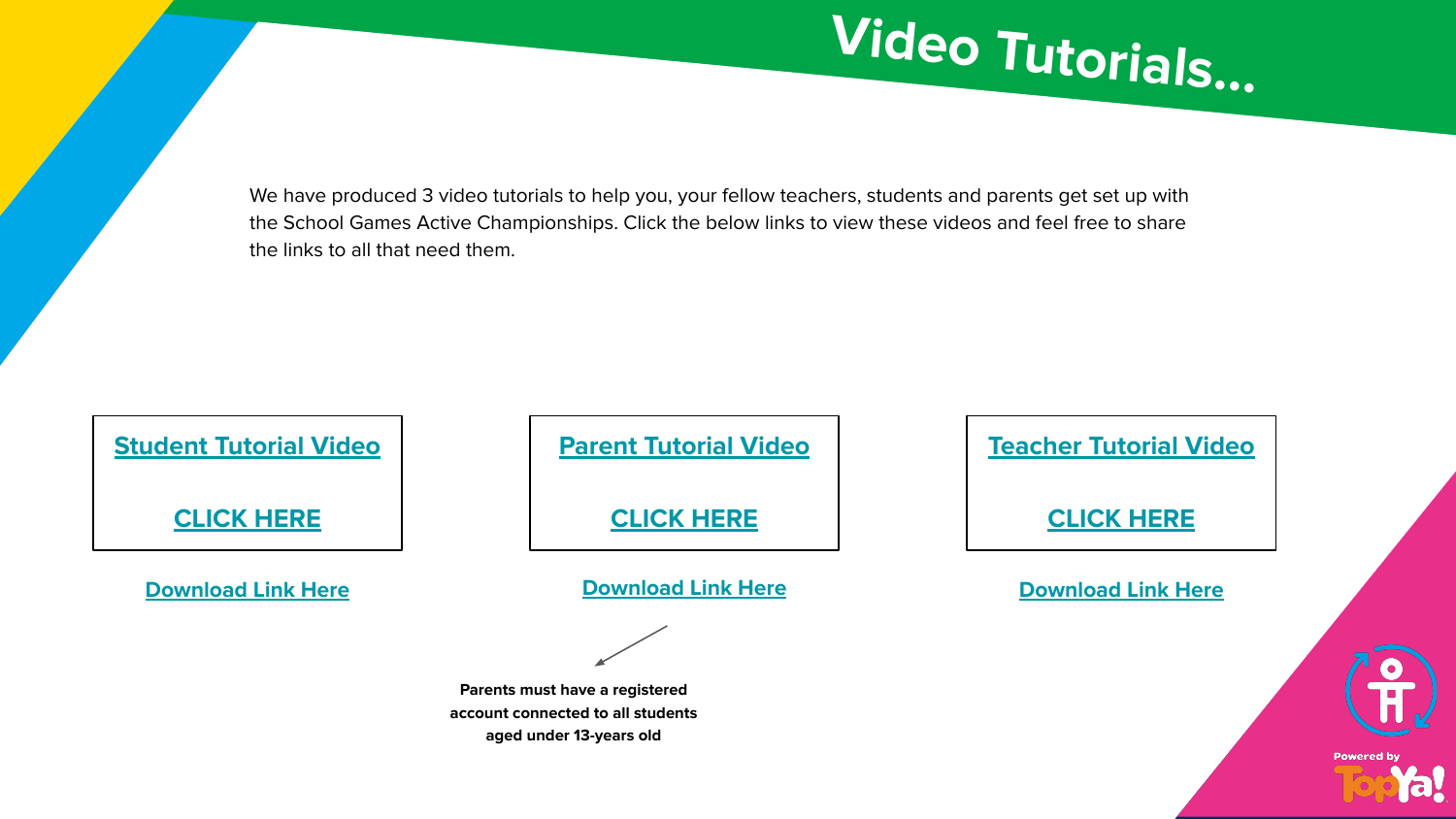

**Some sample text which can be used to send a welcome letter to your parents and/or use on your school website can be found along with a full explanation of the programme and FAQs at:** 

**School Games Active Championships** #StayInWorkOut

 $\sum_{\text{SPORT}}$ 

change<br>4 LiFE

## **[www.topya.com/sgac](http://www.topya.com/sgac)**

**A shared folder with all the images and videos seen on the sample website page is available [here](https://drive.google.com/drive/folders/16x0J2KPSWxXq_8JaDAW59txA_hqshvUs?usp=sharing)**

**Please feel free to share our sample landing page ([www.topya.com/sgac](http://www.topya.com/sgac)) with your students, parents and other teachers instead of creating your own, just make sure that you provide them with your unique invite code which ensures they can compete in and see your school leaderboard**

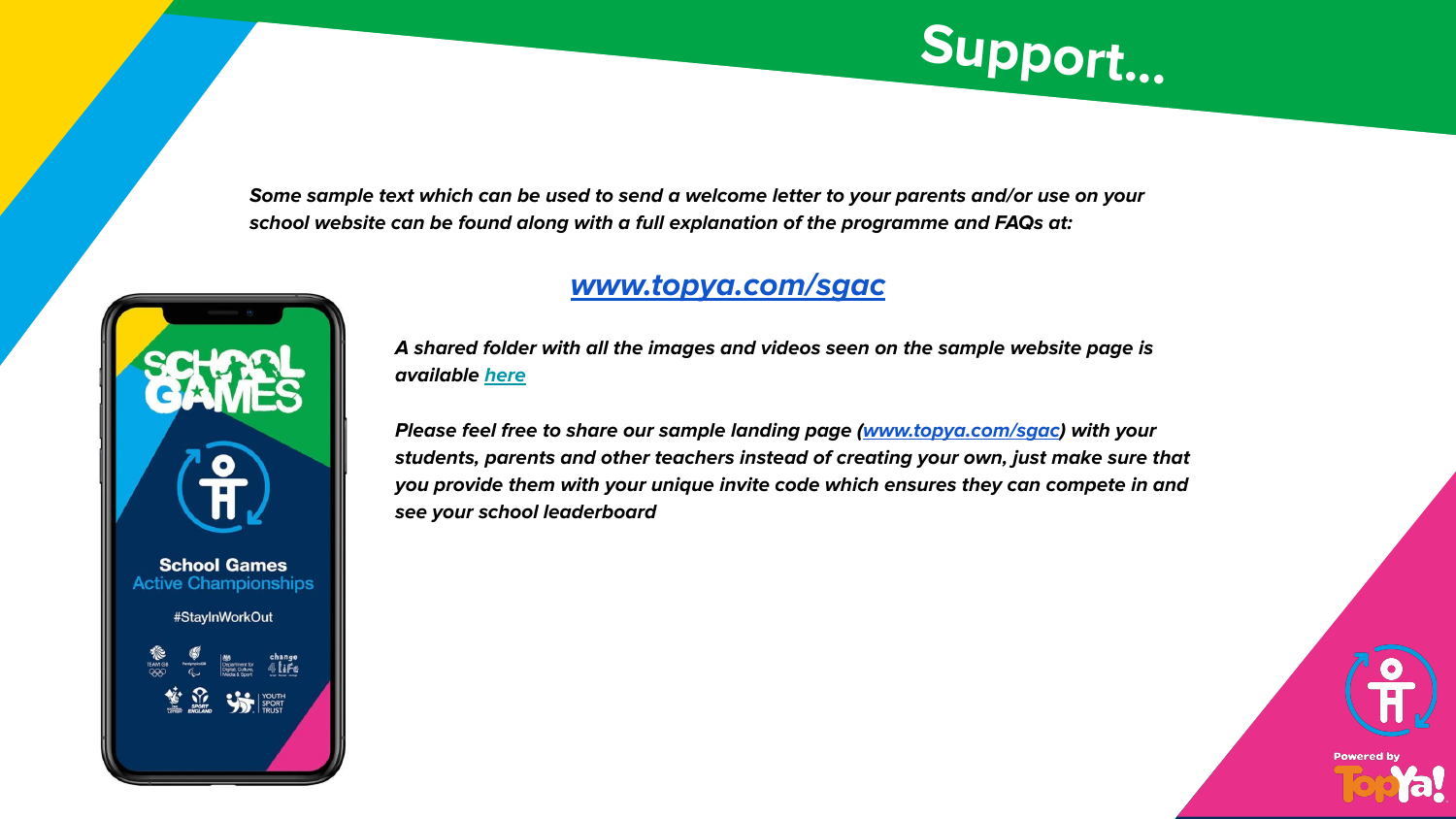



You will see on our National Landing Page that there is a TopYa! TV Widget… this is a live stream off all videos being uploaded by students (and some teachers!) across the country.

**TV Widget...**

These TV Widgets are simply added to websites using a small line of code. Your SGO has provided you with a TV Widget for your SGO Region, feel free to add this to your website.

If you'd like your own school-specific TV Widget please email us at **SGAC@topya.com** and we will build one for you and send it across to you within 3-days.

All TV Widgets include a live leaderboard which is also available in the App for all users.

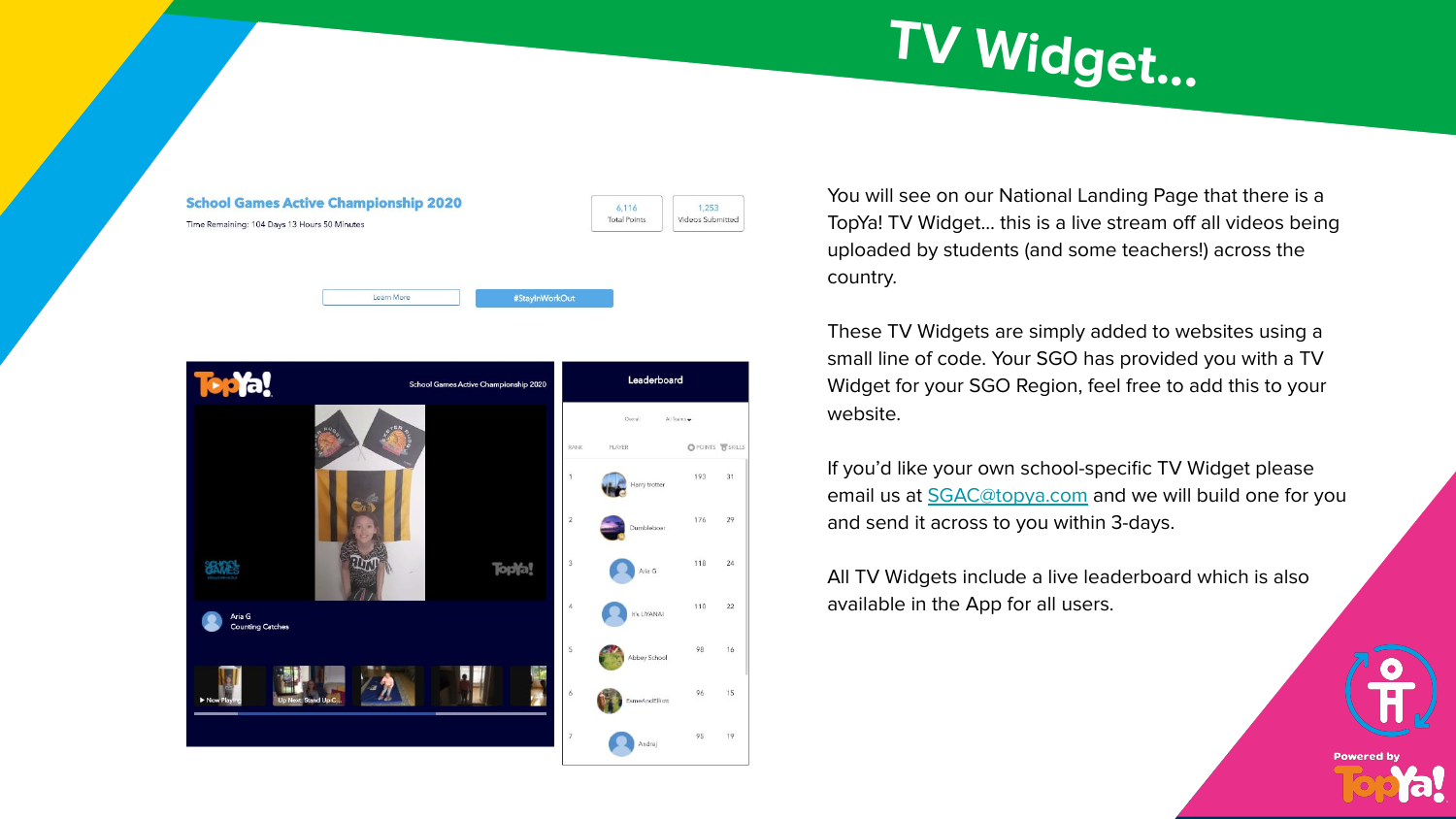

**Promotional Posters/Flyers** which can either be printed and put up in the school or emailed out to parents are available to download from [here](https://drive.google.com/drive/folders/1nZhbJaXAO7VpOQCFhdGurOthhy8sxFew?usp=sharing)

**Social Media** assets (some simple images and example posts that can be posted by you and your teachers) are available from [here](https://drive.google.com/drive/folders/1zrAiS-QszAzNXIlRJ09kIrnTkKTOKCSi?usp=sharing) and will be updated from time to time so please keep checking back

Access to the weekly **SGAC Compilation videos** to share and promote on social media are also available via our [Vimeo link.](https://vimeo.com/showcase/schoolgames-highlights) Every week we compile some of the top videos uploaded from across the country, hopefully you'll see some of your students over the coming weeks!

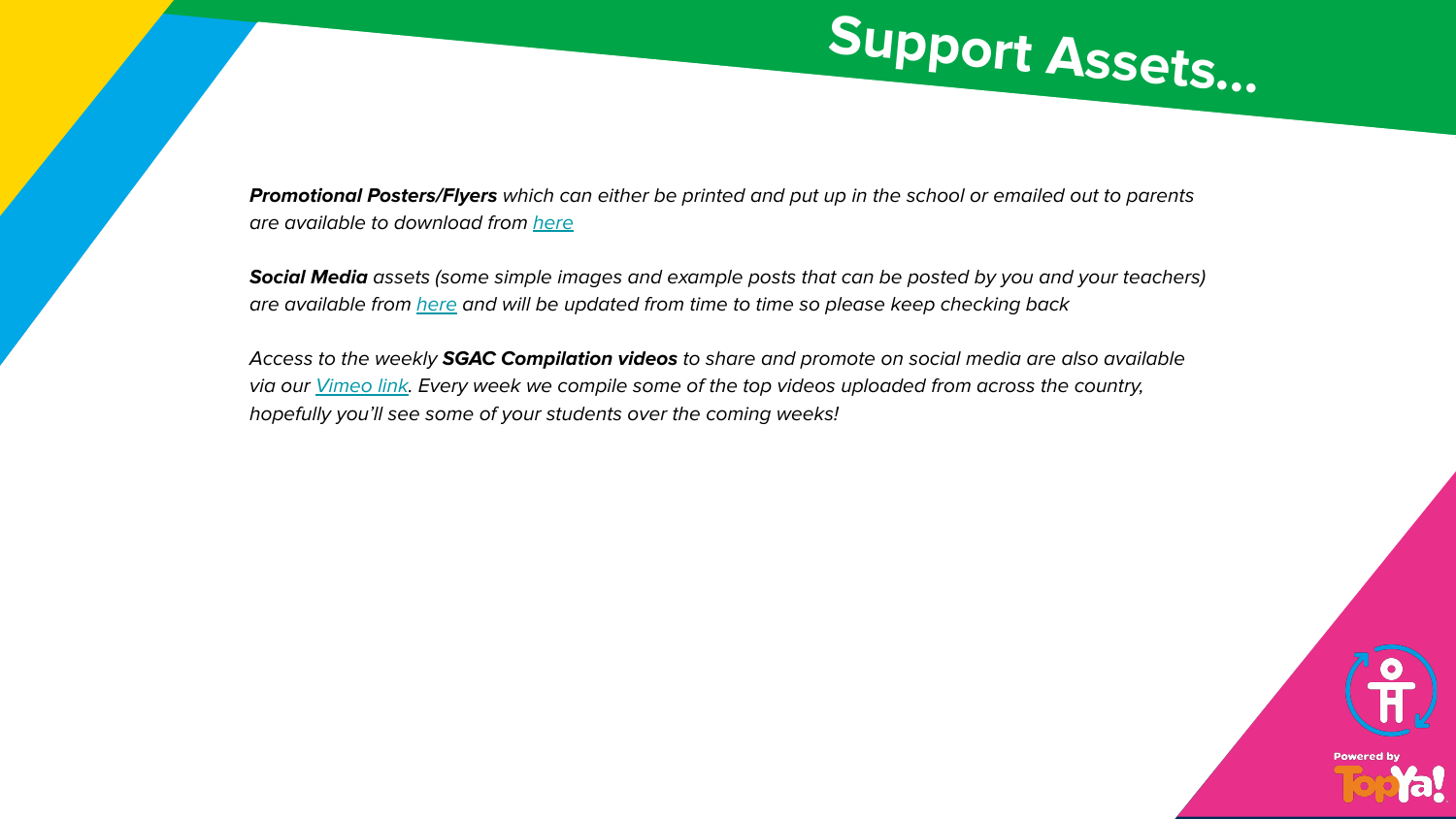

The TopYa! Active app is committed to online safety and meets rigorous COPPA and GDPR safeguarding standards. No one can communicate within the app. All children can do to communicate with one another is give each other a virtual 'high-five', which functions like a social media 'like'.

Video content has been approved by The Youth Sports Trust and is suitable for young people of all ages and abilities, with regular submissions from National Governing Bodies of Sport.

For further safeguarding information please visit the FAQs at [www.topya.com/sgac](http://www.topya.com/sgac)